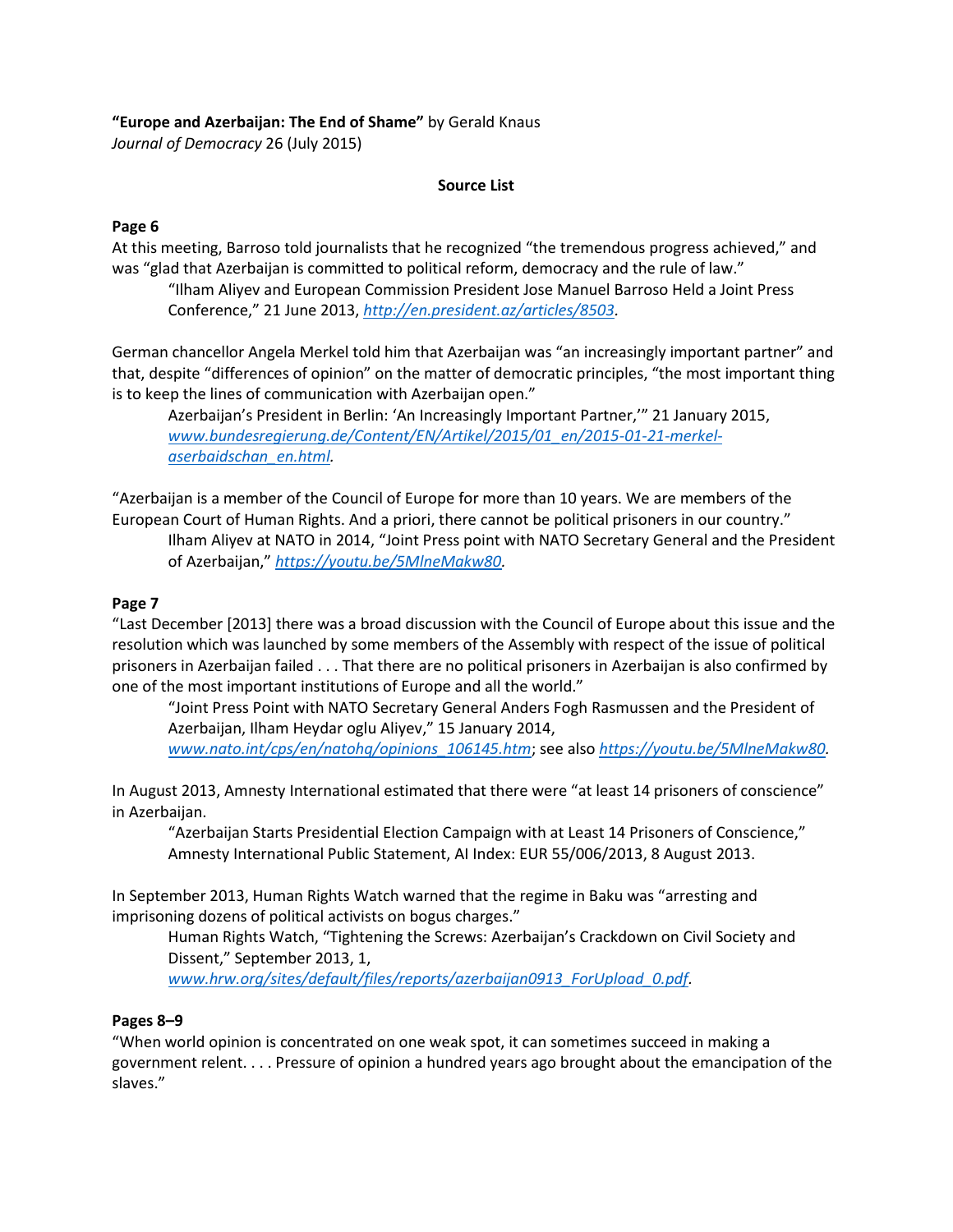Peter Benenson, "The Forgotten Prisoners," *Observer* (London), 28 May 1961, see *[http://blog.timesunion.com/humanrights/write-for-rights/277.](http://blog.timesunion.com/humanrights/write-for-rights/277)*

#### **Page 9**

Neither the U.S. president nor Soviet leaders could imagine "that a handful of men and women in Moscow—at the outset, the Helsinki Group had only eleven members—would seize on the human rights provisions of the Helsinki Accords and take them as a charter," as Aryeh Neier put it in his history of the international human-rights movement.

Aryeh Neier, *International Human Rights Movement: A History* (Princeton: Princeton University Press, 2012), 14.

In the end, the Helsinki human rights provisions "mattered because individuals and non-governmental organizations, first in the East and then in the West, insisted at home and abroad that states must be accountable to their international obligations."

Daniel C. Thomas, *The Helsinki Effect: International Norms, Human Rights, and the Demise of Communism* (Princeton: Princeton University Press, 2001), 282

"It was not until the 1970s, with the emergence of dissident movements in Eastern Europe, that [human rights] entered common parlance. This is the period that historians need to scrutinize most intently—the moment when human rights triumphed as a set of beliefs and as a stimulus for new activities and institutions, particularly non-governmental organizations."

Samuel Moyn, *Human Rights and the Uses of History* (London: Verso, 2014), 15.

Aryeh Neier, one of its founders, widened its focus also to "those indirectly responsible because of the support they provided to abusive governments." Mobilizing against such "surrogate villains" was "often much easier and more effective than working against those who actually committed the abuses."

Aryeh Neier, *Taking Liberties: Four Decades in The Struggle For Rights* (New York: PublicAffairs, 2005), xxvi.

#### **Page 10**

This convention was also to serve as an "early warning device by which a drift towards authoritarianism in any member state could be addressed by an independent trans-national tribunal through complaints brought by states against each other."

Steven Greer, *The European Convention on Human Rights Achievements, Problems and Prospects* (Cambridge, Cambridge University Press, 2007), 20.

#### **Page 11**

He said that, after having observed thirteen elections in seven countries, "this was the worst election fraud I saw."

Quoted in "Kann sich der Europarat die Aufnahme Aserbeidschans leisten? Ein kritischer Disput mit dem Schweizer Nationalrat Andreas Gross," Neue Zürcher Zeitung, 27 January 2001, *[www.andigross.ch/html/site420.htm.](http://www.andigross.ch/html/site420.htm)*

Already in January 2002, he warned Baku that if member states "do not follow the commitments and values, their membership in the Council is always at stake."

Quoted in Kenan Aliyev, "Azerbaijan Defiant After European Council Warning on Prisoners," EurasiaNet, 27 January 2002.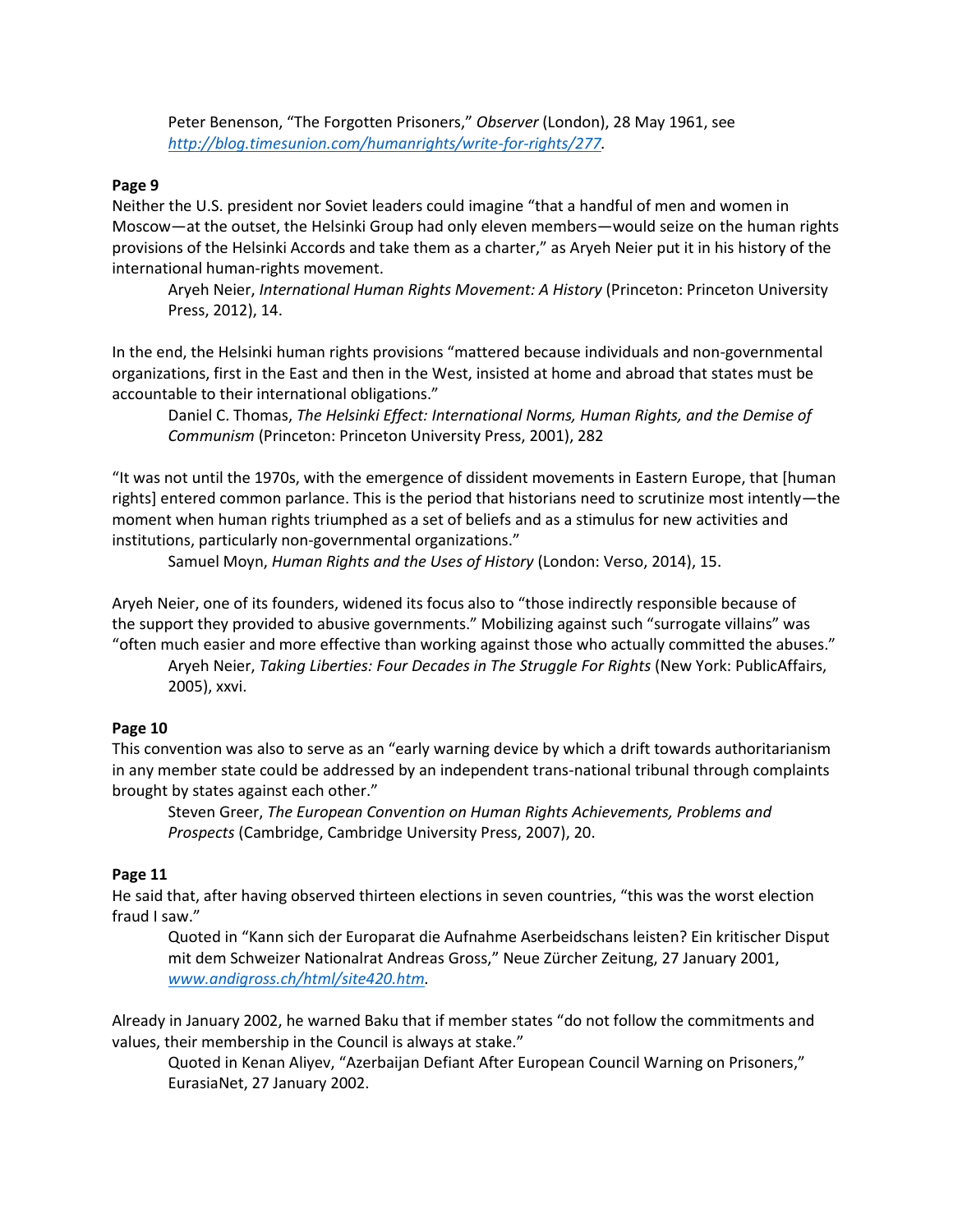PACE condemned the "excessive use of force" and warned that, absent progress, it might rethink Azerbaijan's membership.

Parliamentary Assembly of the Council of Europe, "Functioning of Democratic Institutions in Azerbaijan," Resolution 1358 (2004),

*[http://assembly.coe.int/Main.asp?link=/Documents/AdoptedText/ta04/ERES1358.htm.](http://assembly.coe.int/Main.asp?link=/Documents/AdoptedText/ta04/ERES1358.htm)*

"During visits to Baku many other things are given as well. Many deputies are regularly invited to Azerbaijan and generously paid. In a normal year, at least 30 to 40 would be invited, some of them repeatedly. People are invited to conferences, events, sometimes for summer vacations. These are real vacations and there are many expensive gifts. Gifts are mostly expensive silk carpets, gold and silver items, drinks, caviar and money."

Quoted in European Stability Initiative, "Caviar Diplomacy: How Azerbaijan Silenced the Council of Europe," part 1, Berlin, 24 May 2012, 1–2.

## **Page 12**

the quartet dutifully told the press that the vote "showed the willingness of the people of Azerbaijan to have greater stability and elements for further democratisation."

See "Azerbaijani People Vote Positively, Says PACE Delegation Present at Constitutional Referendum," Parliamentary Assembly of the Council of Europe, News, 19 March 2009.

A second rapporteur on Azerbaijan, Joseph Debono Grech of Malta, praised the country in October 2011 for having done a "great job" as a "young" democracy.

Quoted in "European Rapporteur in Baku to Help, 'Not Preach,'" News.az, 4 October 2011.

His only complaint involved the long-term observers from the OSCE's Office of Democratic Institutions and Human Rights (ODIHR) and their finding that Azerbaijan lacked the conditions "necessary for a meaningful democratic election."

PACE, "Observation of the parliamentary elections in Azerbaijan (7 November 2010)," Report, Doc. 12475, rapporteur: Tadeusz Iwinski, 24 January 2011, sections 53 and 54.

In 2013, the British Conservative MP Robert Walter, leader of the PACE short-term election monitors, praised the country's "free, fair and transparent" presidential election.

Parliamentary Assembly of the Council of Europe, "[Presidential Elections in Azerbaijan: Joint](http://assembly.coe.int/nw/xml/News/News-View-EN.asp?newsid=4699&lang=2&cat=31)  [Statement by PACE and EP Delegation](http://assembly.coe.int/nw/xml/News/News-View-EN.asp?newsid=4699&lang=2&cat=31)", 10 October 2013.

*<http://assembly.coe.int/nw/xml/News/News-View-EN.asp?newsid=4699&lang=2&cat=31>*

# **Page 13**

At first, Azerbaijan tried to shift the Council's focus, calling for the appointment of a "special rapporteur for a thorough investigation of the problem of political prisoners in Armenia."

PACE, Motion for a resolution "The Problem of Political Prisoners in Europe and the Necessity to Investigate the Issue of Political Prisoners in Armenia," Doc. 11898, 5 May 2009, *<http://assembly.coe.int/ASP/Doc/XrefViewHTML.asp?FileID=12322&Language=EN.>*

### **Page 14**

Iwinski, the Polish apologist for the Azerbaijani regime, called defining what makes someone a political prisoner "tricky" and a "political" matter.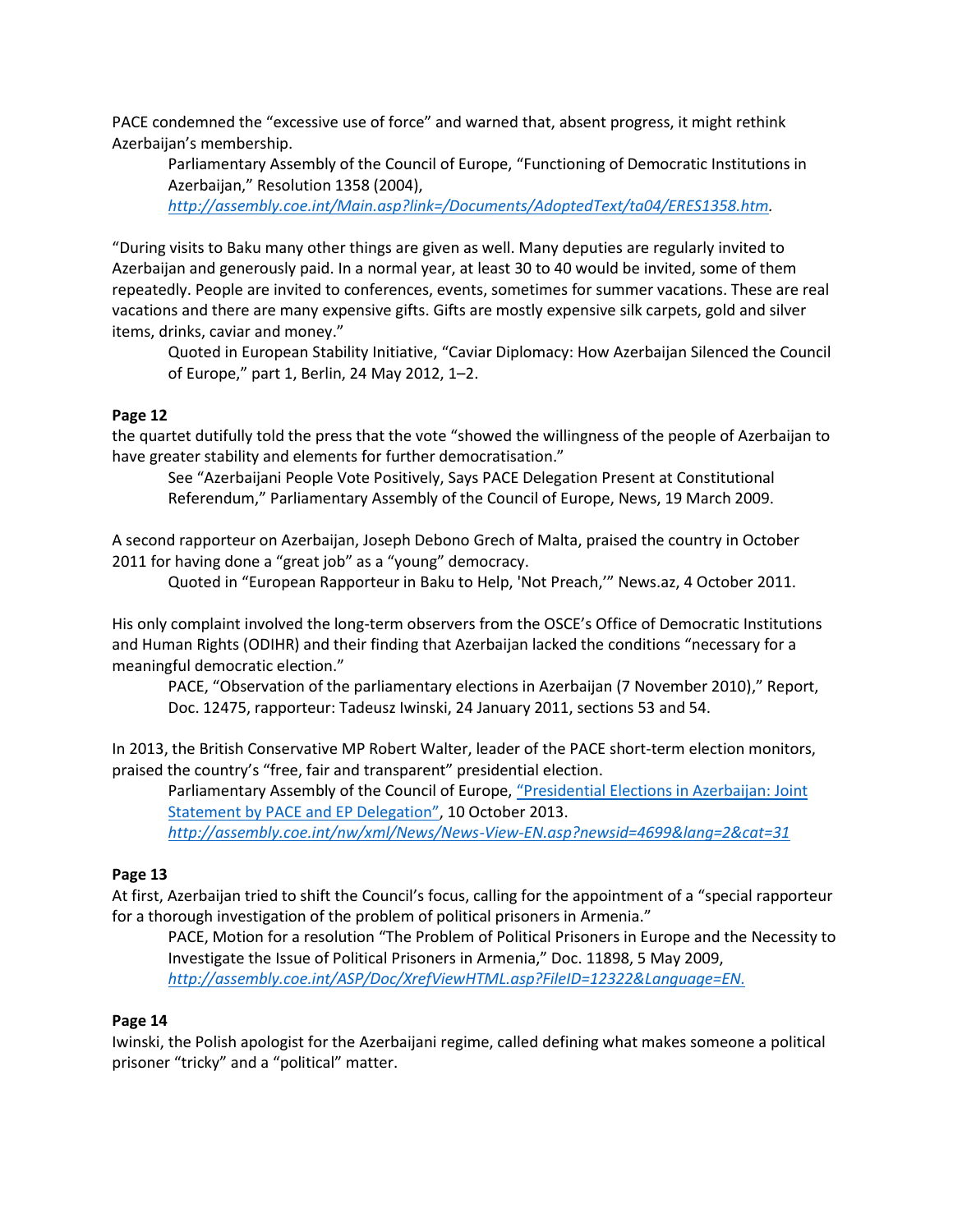Iwinski quoted here: European Stability Initiative, *Showdown in Strasbourg: The Political Prisoner Debate in October 2012* (February 2013), *[www.esiweb.org/index.php?lang=en&id=156&document\\_ID=135.](file:///C:/Users/Gerald/OneDrive/Desktop/0%20May%202015%20-%20and%20statistics/www.esiweb.org/index.php%3flang=en&id=156&document_ID=135)*

A majority of the PACE committee that had appointed Straesser in 2009—and had twice previously approved his definition of political prisoners—now voted that PACE had no authority "to assess violations of fundamental rights and freedoms."

"2012 Ordinary Session (Fourth part), Report, Thirty-Third Sitting, Wednesday, 3 October 2012 at 3.30 p.m.," PACE debate, AS (2012) CR 33,

*[http://assembly.coe.int/Main.asp?link=/Documents/Records/2012/E/1210031530E.htm.](http://assembly.coe.int/Main.asp?link=/Documents/Records/2012/E/1210031530E.htm)*

Robert Walter, the British Conservative, accused Straesser of "not visiting Azerbaijan" in preparation of the report. Slutsky added: "If the report is approved, then [Anders Bering] Breivik [the Norwegian mass murderer], those who deal in human organs and those who deal drugs to fund terrorism can all announce themselves to be political prisoners." Irish Fianna Fáil politician Terry Leyden tried to change the subject: "Many of the countries represented here have pretty bad human-rights records. Let those without sin throw the first stone."

European Stability Initiative, "Azerbaijan Debacle: The PACE Debate on 23 January 2013," 21 February 2013, Berlin, *[www.esiweb.org/index.php?lang=en&id=156&document\\_ID=136.](file:///C:/Users/Gerald/OneDrive/Desktop/0%20May%202015%20-%20and%20statistics/www.esiweb.org/index.php%3flang=en&id=156&document_ID=136)*

Its head, Samad Seyidov, said flatly: "[T]he Council of Europe belongs to Azerbaijan."

ANS Press, "Səməd Seyidov: 'Kristofer Ştrasser Avropa dəyərlərini özəlləşdirmək istəyirdi,'" 24 January 2013, *[www.anspress.com/index.php?a=2&lng=az&nid=185485.](file:///C:/Users/Gerald/OneDrive/Desktop/0%20May%202015%20-%20and%20statistics/www.anspress.com/index.php%3fa=2&lng=az&nid=185485)*

# **Page 15**

Human Rights Watch called his arrest "a blatant and cynical act of political revenge."

"HRW: Anar Mamedli's Arrest Is Blatant Attempt to Revenge Azerbaijani Authorities," Federal Lezghi National and Cultural Autonomy, 20 December 2013, *[http://flnka.ru/digest/5032-hrw](http://flnka.ru/digest/5032-hrw-anar-mamedlis-arrest-is-blatant-attempt-to-revenge-azerbaijani-authorities.html)[anar-mamedlis-arrest-is-blatant-attempt-to-revenge-azerbaijani-authorities.html.](http://flnka.ru/digest/5032-hrw-anar-mamedlis-arrest-is-blatant-attempt-to-revenge-azerbaijani-authorities.html)*

While foreign ministers from 47 Council of Europe member states were listening to him talk about his government's support for "human rights, rule of law and democracy," a court in Baku was sentencing eight young prodemocracy activists to jail terms of six to eight years each.

Republic of Azerbaijan Ministry of Foreign Affairs, Presentation of the Priorities of the Chairmanship of the Republic of Azerbaijan of the Committee of Ministers of the Council of Europe by Minister Elmar Mammadyarov," 7 May 2014, *[www.mfa.gov.az/en/news/881/2313](file:///C:/Users/Gerald/OneDrive/Desktop/0%20May%202015%20-%20and%20statistics/www.mfa.gov.az/en/news/881/2313)*.

Instead, in a November 2014 Guardian article, Jagland described Azerbaijan as a "young democracy" that "needs help." He wrote that the Council of Europe was "closely following several other trials against human rights defenders in Azerbaijan" and that "current legislation stifles" the activities of civil society.4

Thorbørn Jagland, "Azerbaijan's Human Rights Are on a Knife Edge: The UK Must Not Walk Away," *Guardian,* 3 November 2014,

*[www.theguardian.com/commentisfree/2014/nov/03/azerbaijan-human-rights-uk-tory-echr.](file:///C:/Users/Gerald/OneDrive/Desktop/0%20May%202015%20-%20and%20statistics/www.theguardian.com/commentisfree/2014/nov/03/azerbaijan-human-rights-uk-tory-echr)*

# **Page 16**

Samuel Moyn quoted the human-rights scholar Moses Moskowitz, who wrote in the early 1970s that the human-rights idea had "yet to arouse the curiosity of the intellectual, to stir the imagination of the social and political reformer and to evoke the emotional response of the moralist."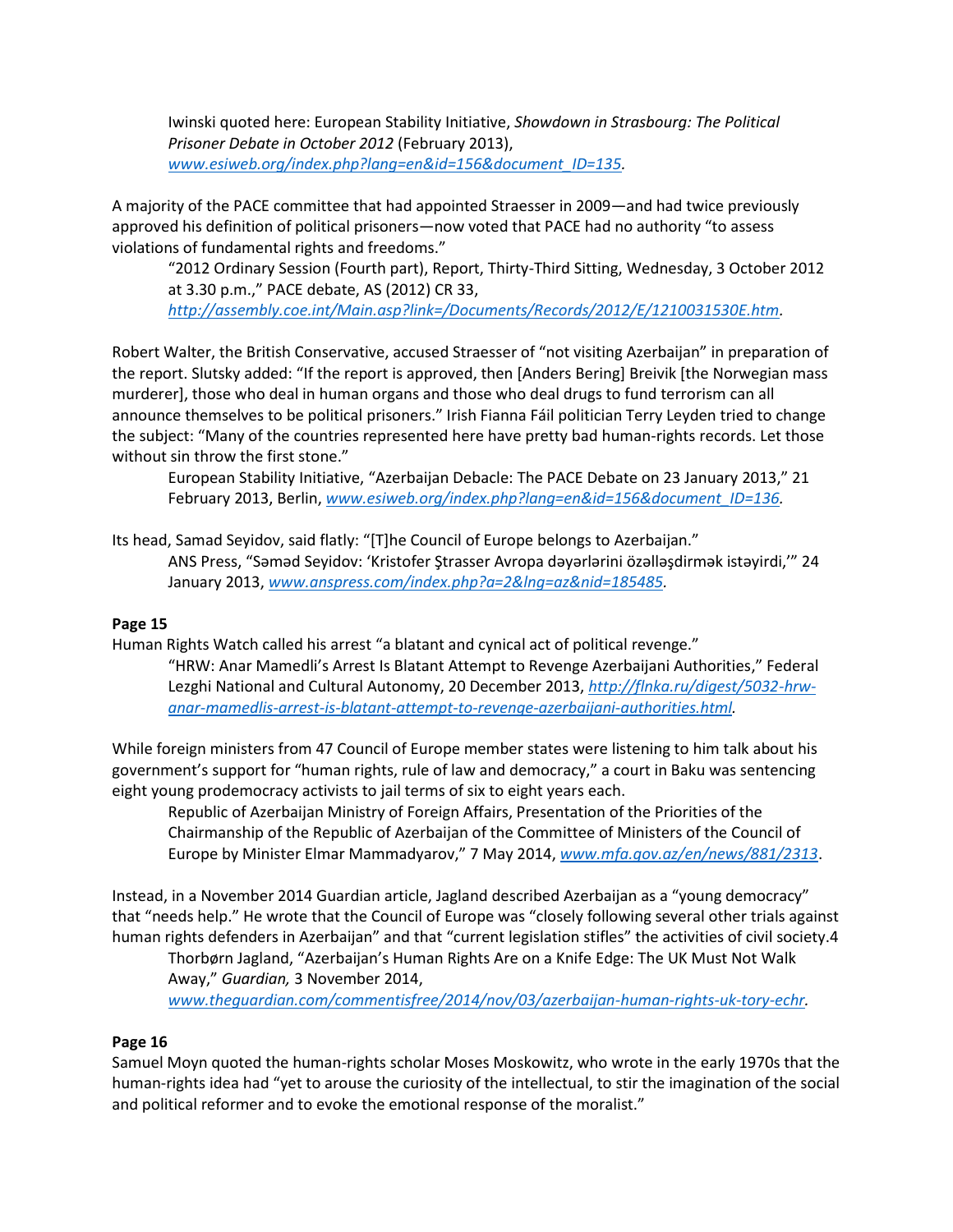Samuel Moyn, *The Last Utopia: Human Rights in History* (Cambridge, Mass.: Belknap, 2010), 3

Moyn added that "human rights as we understand them were born yesterday," referring to the breakthrough of activism in the late 1970s.

Samuel Moyn, "The Future of Human Rights," *Sur International Journal on Human Rights* 11 (June 2014), *[www.conectas.org/en/actions/sur-journal/issue/20/1007251-the-future-of-human](http://www.conectas.org/en/actions/sur-journal/issue/20/1007251-the-future-of-human-rights)[rights](http://www.conectas.org/en/actions/sur-journal/issue/20/1007251-the-future-of-human-rights)*

And he cautioned: "Few things that are powerful today turn out on inspection to be longstanding and inevitable . . . this also means that human rights are not so much an inheritance to preserve as an invention to remake."

Samuel Moyn, *The Last Utopia: Human Rights in History* (Cambridge, Mass.: Belknap, 2010), 9.

### **Page 17**

A 2015 paper by the Stiftung Wissenschaft und Politik (SWP) in Berlin, Germany's top think tank, is all too typical. Three leading analysts from this prestigious institution suggest that "the precept of the inviolability of national territory should be broadened to include a political component: the incontestability of the internal political order." This is a call to turn Europe's back on the legacy of Sakharov and Havel. Western governments "would have to refrain from demanding and actively promoting democratic changes in the political systems of the countries of the post-Soviet region and adjust their conduct accordingly." The SWP analysts go on to claim that "sober pragmatism in economic relations" would also "serve to stabilize energy relations and facilitate a fair balance of interests between the EU and Russia."

Markus Kaim, Hanns Maull, and Kirsten Westphal, "The Pan-European Order at the Crossroads: Three Principles for a New Beginning," SWP Comments 2015/C 18, March 2015, *[www.swp](file:///C:/Users/Gerald/OneDrive/Desktop/0%20May%202015%20-%20and%20statistics/www.swp-berlin.org/en/publications/swp-comments-en/swp-aktuelle-details/article/new_pan_european_order.html)[berlin.org/en/publications/swp-comments-en/swp-aktuelle](file:///C:/Users/Gerald/OneDrive/Desktop/0%20May%202015%20-%20and%20statistics/www.swp-berlin.org/en/publications/swp-comments-en/swp-aktuelle-details/article/new_pan_european_order.html)[details/article/new\\_pan\\_european\\_order.html.](file:///C:/Users/Gerald/OneDrive/Desktop/0%20May%202015%20-%20and%20statistics/www.swp-berlin.org/en/publications/swp-comments-en/swp-aktuelle-details/article/new_pan_european_order.html)*

As the late philosopher Richard Rorty put it in a 1993 lecture at Oxford, "the emergence of the human rights culture seems to owe nothing to increased moral knowledge, and everything to hearing sad and sentimental stories."

Richard Rorty, *On Human Rights: The Oxford Amnesty Lectures*, 1993.

Gerald Knaus, "NIDA's "Live not by Lies" Baku Court Speech–May 2014," Rumeli Observer blog, 6 May 2014, *[www.esiweb.org/rumeliobserver/2014/05/06/this-is-our-shame-europes-democrats-have-failed](file:///C:/Users/Gerald/OneDrive/Desktop/0%20May%202015%20-%20and%20statistics/www.esiweb.org/rumeliobserver/2014/05/06/this-is-our-shame-europes-democrats-have-failed-them/)[them/.](file:///C:/Users/Gerald/OneDrive/Desktop/0%20May%202015%20-%20and%20statistics/www.esiweb.org/rumeliobserver/2014/05/06/this-is-our-shame-europes-democrats-have-failed-them/)*

### **Page 18**

In the second quarter of the twentieth century, slavery returned to the European continent in a way "that had not been seen in Europe since the time of the Roman Empire."

Keith Lowe, *Savage Continent—Europe in the Aftermath of World War II* (New York: St. Martin's, 2012), 27.

In a March 2015 speech, Ilham Aliyev explained that international treaties are "only a piece of paper that aren't worth anything . . . We see it and everyone else can see it too. We see this throughout the world—might is right."